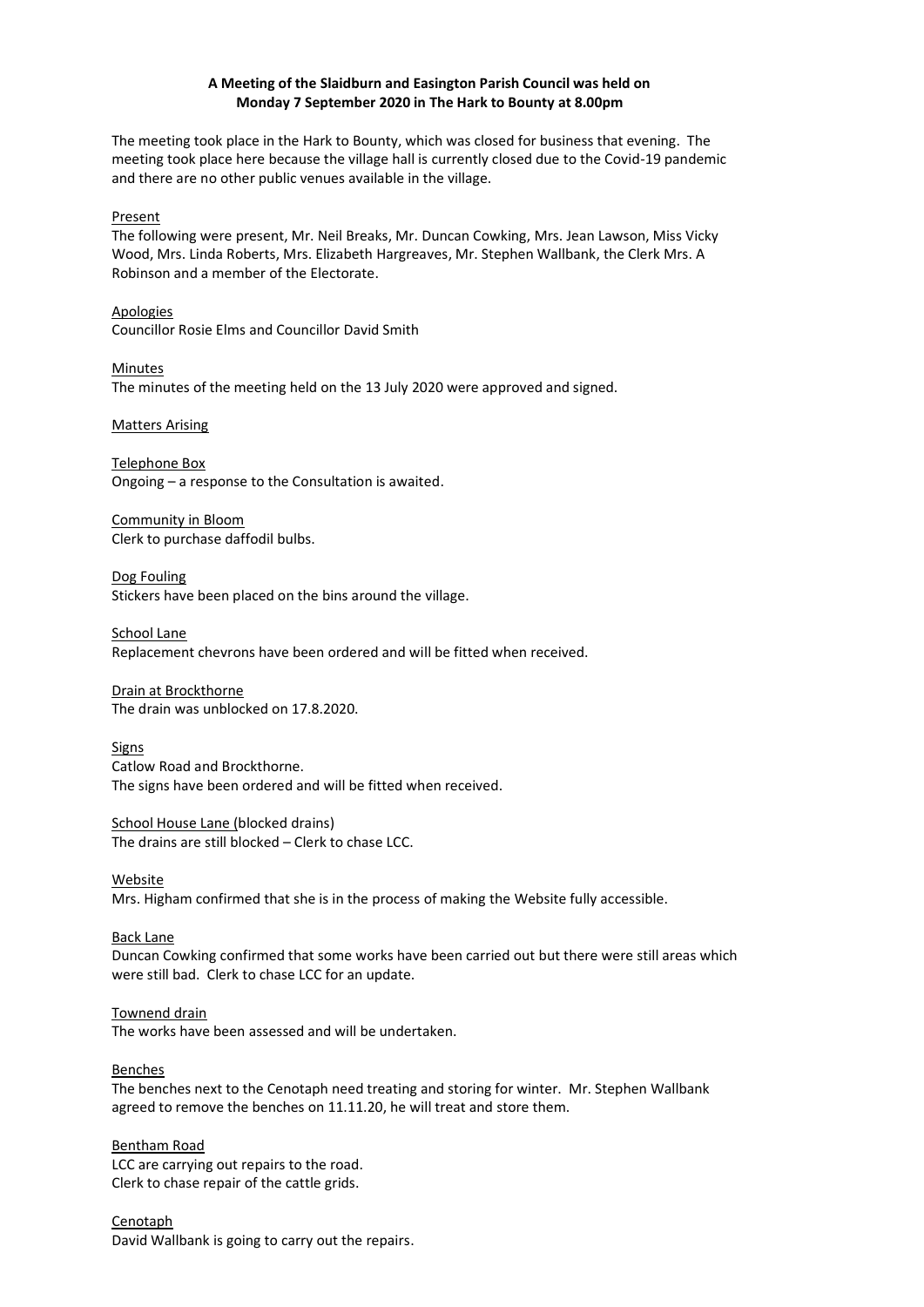## Motorbikes

Clerk to chase RVBC for signs.

### Dale Head

Clerk to chase a response to correspondence.

## Drains

The drains are still blocked at the crossroads at B6478 and Dugdale Lane. Clerk to chase.

Planning Dale House Barn - no objections.

| Accounts                                                       |          |        |        |
|----------------------------------------------------------------|----------|--------|--------|
| Payments                                                       |          |        |        |
| Mr. M Wilson(Executor for Mr. K A Wood) Wage April -Jun £40.00 |          |        |        |
| HMRC                                                           | Тах      | £10.00 |        |
| Mr. S R Wood                                                   | Spraying |        | £56.00 |

#### Correspondence

### LCC re Keaden Road

LCC confirmed that they were arranging for the fencing on the cattle grid to be repaired.

#### Blaze Fireworks

Email received from Blaze Fireworks asking if the Parish Council were holding a bonfire this year and advising of costs of a firework display. Slaidburn Estate have advised that no bonfires can be held on their land going forwards.

### LCC re Cycling Campaign

LCC provided details of their campaign to encourage people to walk and cycle to work. Details can be found at [www.lancashire.gov.uk/roads-parking-and-travel/active-travel.](http://www.lancashire.gov.uk/roads-parking-and-travel/active-travel)

## LCC – Trough Road Closure

Trough Road, Dunsop Bridge is due to be closed from 28.09.2020 for approximately 4 weeks for bridge strengthening.

#### United Utilities

United Utilities provided details of the Haweswater Aqueduct Resilience Programme virtual exhibition, which can be viewed a[t www.harpconsultation.co.uk.](http://www.harpconsultation.co.uk/)

#### RVBC

Ribble Valley Borough Council provided details of the Dog Control Space Protection Order Consultation.

#### Mr. J Burgess

A request has been received from Mr. Burgess that investigations are made into the repair and redecoration of the railings at the junction of B6478 and Tinklers Lane. It was agreed to discuss this further at the next meeting.

#### Slaidburn Archive

A thank you was received for providing details of the grants available from Duke of Lancaster Benevolent Fund.

### Any Other Business

#### Signs – B6478

The sharp bend sign before the junction of the B6478 and Tinklers Lane is missing. Clerk to contact LCC.

#### Flower Tubs

The flower tubs in the village will need to be emptied at the end of September/October for Philip Cook to take.